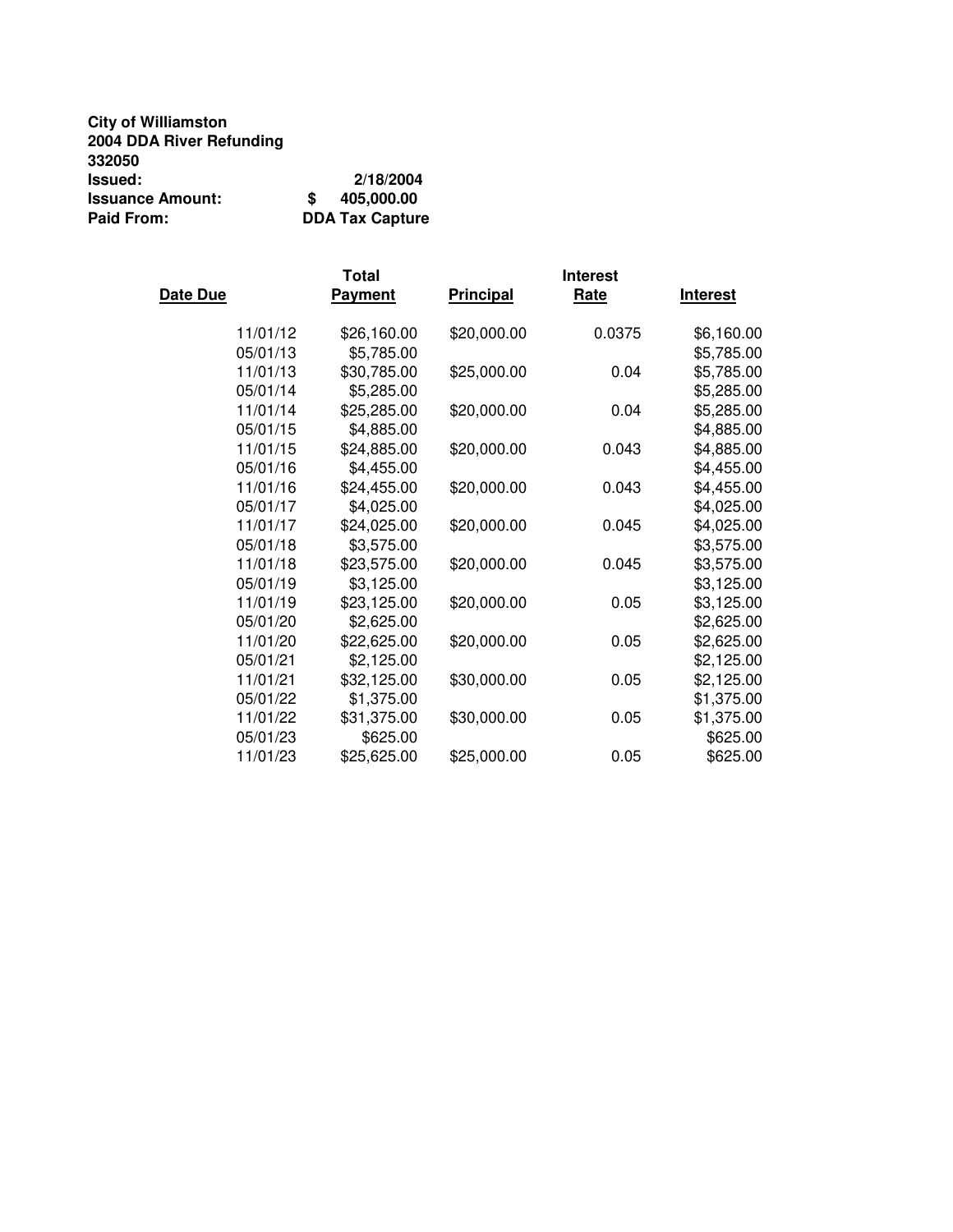### **CITY OF WILLIAMSTON 332050 2002 Tobias/Linn Road Petition Bonds At Large Portion Issued: 4/2/2002 Issuance Amount: \$ 983,236.22 Paid From: General Fund Operations**

|                               | Total          |                  | 5.00%           |                |
|-------------------------------|----------------|------------------|-----------------|----------------|
| <b>Date</b>                   | <b>Payment</b> | <b>Principal</b> | <b>Interest</b> | <b>Balance</b> |
|                               |                |                  |                 | \$983,236.22   |
| 11/01/02                      | \$101,154.22   | \$49,161.81      | \$51,992.41     | \$934,074.41   |
| 11/01/03                      | \$95,865.53    | \$49,161.81      | \$46,703.72     | \$884,912.60   |
| 11/01/04                      | \$93,407.44    | \$49,161.81      | \$44,245.63     | \$835,750.79   |
| 11/01/05                      | \$90,949.35    | \$49,161.81      | \$41,787.54     | \$786,588.98   |
| 11/01/06                      | \$88,491.26    | \$49,161.81      | \$39,329.45     | \$737,427.17   |
| 11/01/07                      | \$86,033.17    | \$49,161.81      | \$36,871.36     | \$688,265.36   |
| 11/01/08                      | \$83,575.08    | \$49,161.81      | \$34,413.27     | \$639,103.55   |
| County adjusted interest rate |                |                  | 5.9797%         |                |
| 11/01/09                      | \$87,378.28    | \$49,161.81      | \$38,216.47     | \$589,941.74   |
| 11/01/10                      | \$84,438.56    | \$49,161.81      | \$35,276.75     | \$540,779.93   |
| 11/01/11                      | \$81,498.83    | \$49,161.81      | \$32,337.02     | \$491,618.12   |
| 11/01/12                      | \$78,559.10    | \$49,161.81      | \$29,397.29     | \$442,456.31   |
| 11/01/13                      | \$75,619.37    | \$49,161.81      | \$26,457.56     | \$393,294.50   |
| 11/01/14                      | \$72,679.64    | \$49,161.81      | \$23,517.83     | \$344,132.69   |
| 11/01/15                      | \$69,739.91    | \$49,161.81      | \$20,578.10     | \$294,970.88   |
| 11/01/16                      | \$66,800.18    | \$49,161.81      | \$17,638.37     | \$245,809.07   |
| 11/01/17                      | \$63,860.45    | \$49,161.81      | \$14,698.64     | \$196,647.26   |
| 11/01/18                      | \$60,920.73    | \$49,161.81      | \$11,758.92     | \$147,485.45   |
| 11/01/19                      | \$57,981.00    | \$49,161.81      | \$8,819.19      | \$98,323.64    |
| 11/01/20                      | \$55,041.27    | \$49,161.81      | \$5,879.46      | \$49,161.83    |
| 11/01/21                      | \$52,101.54    | \$49,161.81      | \$2,939.73      | \$0.02         |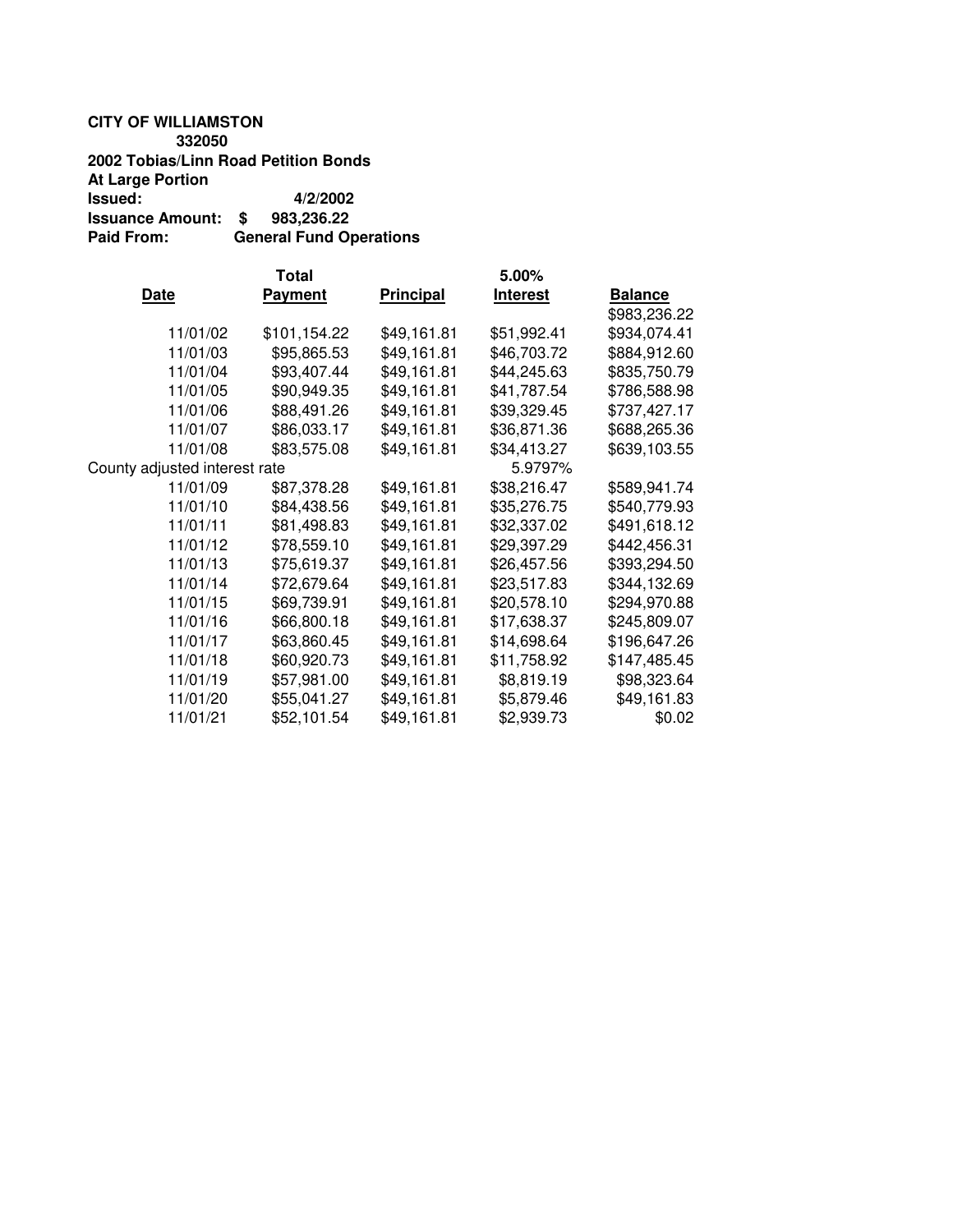**City of Williamston 332050 2002 Tobias/Linn Sewer System General Obligation Bonds Issued: 4/2/2002 Issuance Amount: \$1,395,000.00 Paid From: General Fund Operations**

|          | <b>Total</b>   | <b>Interest</b>  |             |                 | Principal      |
|----------|----------------|------------------|-------------|-----------------|----------------|
| Date Due | <b>Payment</b> | <b>Principal</b> | Rate        | <b>Interest</b> | <b>Balance</b> |
|          |                |                  |             |                 | \$1,395,000.00 |
| 11/1/02  | \$44,778.00    |                  |             | \$44,778.00     | \$1,395,000.00 |
| 5/1/03   | \$33,583.75    |                  | $\mathbf 0$ | \$33,583.75     | \$1,395,000.00 |
| 11/1/03  | \$33,583.75    |                  |             | \$33,583.75     | \$1,395,000.00 |
| 5/1/04   | \$53,583.75    | \$20,000.00      | 0.045       | \$33,583.75     | \$1,375,000.00 |
| 11/1/04  | \$33,133.75    |                  |             | \$33,133.75     | \$1,375,000.00 |
| 5/1/05   | \$58,133.75    | \$25,000.00      | 0.045       | \$33,133.75     | \$1,350,000.00 |
| 11/1/05  | \$32,571.25    |                  |             | \$32,571.25     | \$1,350,000.00 |
| 5/1/06   | \$62,571.25    | \$30,000.00      | 0.045       | \$32,571.25     | \$1,320,000.00 |
| 11/1/06  | \$31,896.25    |                  |             | \$31,896.25     | \$1,320,000.00 |
| 5/1/07   | \$66,896.25    | \$35,000.00      | 0.045       | \$31,896.25     | \$1,285,000.00 |
| 11/1/07  | \$31,108.75    |                  |             | \$31,108.75     | \$1,285,000.00 |
| 5/1/08   | \$71,108.75    | \$40,000.00      | 0.045       | \$31,108.75     | \$1,245,000.00 |
| 11/1/08  | \$30,208.75    |                  |             | \$30,208.75     | \$1,245,000.00 |
| 5/1/09   | \$75,208.75    | \$45,000.00      | 0.045       | \$30,208.75     | \$1,200,000.00 |
| 11/1/09  | \$29,196.25    |                  |             | \$29,196.25     | \$1,200,000.00 |
| 5/1/10   | \$79,196.25    | \$50,000.00      | 0.045       | \$29,196.25     | \$1,150,000.00 |
| 11/1/10  | \$28,071.25    |                  |             | \$28,071.25     | \$1,150,000.00 |
| 5/1/11   | \$83,071.25    | \$55,000.00      | 0.0455      | \$28,071.25     | \$1,095,000.00 |
| 11/1/11  | \$26,820.00    |                  |             | \$26,820.00     | \$1,095,000.00 |
| 5/1/12   | \$86,820.00    | \$60,000.00      | 0.0455      | \$26,820.00     | \$1,035,000.00 |
| 11/1/12  | \$25,455.00    |                  |             | \$25,455.00     | \$1,035,000.00 |
| 5/1/13   | \$90,455.00    | \$65,000.00      | 0.0455      | \$25,455.00     | \$970,000.00   |
| 11/1/13  | \$23,976.25    |                  |             | \$23,976.25     | \$970,000.00   |
| 5/1/14   | \$98,976.25    | \$75,000.00      | 0.0465      | \$23,976.25     | \$895,000.00   |
| 11/1/14  | \$22,232.50    |                  |             | \$22,232.50     | \$895,000.00   |
| 5/1/15   | \$102,232.50   | \$80,000.00      | 0.0475      | \$22,232.50     | \$815,000.00   |
| 11/1/15  | \$20,332.50    |                  |             | \$20,332.50     | \$815,000.00   |
| 5/1/16   | \$110,332.50   | \$90,000.00      | 0.0485      | \$20,332.50     | \$725,000.00   |
| 11/1/16  | \$18,150.00    |                  |             | \$18,150.00     | \$725,000.00   |
| 5/1/17   | \$118,150.00   | \$100,000.00     | 0.049       | \$18,150.00     | \$625,000.00   |
| 11/1/17  | \$15,700.00    |                  |             | \$15,700.00     | \$625,000.00   |
| 5/1/18   | \$125,700.00   | \$110,000.00     | 0.0495      | \$15,700.00     | \$515,000.00   |
| 11/1/18  | \$12,977.50    |                  |             | \$12,977.50     | \$515,000.00   |
| 5/1/19   | \$132,977.50   | \$120,000.00     | 0.05        | \$12,977.50     | \$395,000.00   |
| 11/1/19  | \$9,977.50     |                  |             | \$9,977.50      | \$395,000.00   |
| 5/1/20   | \$134,977.50   | \$125,000.00     | 0.05        | \$9,977.50      | \$270,000.00   |
| 11/1/20  | \$6,852.50     |                  |             | \$6,852.50      | \$270,000.00   |
| 5/1/21   | \$136,852.50   | \$130,000.00     | 0.0505      | \$6,852.50      | \$140,000.00   |
| 11/1/21  | \$3,570.00     |                  |             | \$3,570.00      | \$140,000.00   |
| 5/1/22   | \$143,570.00   | \$140,000.00     | 0.051       | \$3,570.00      | \$0.00         |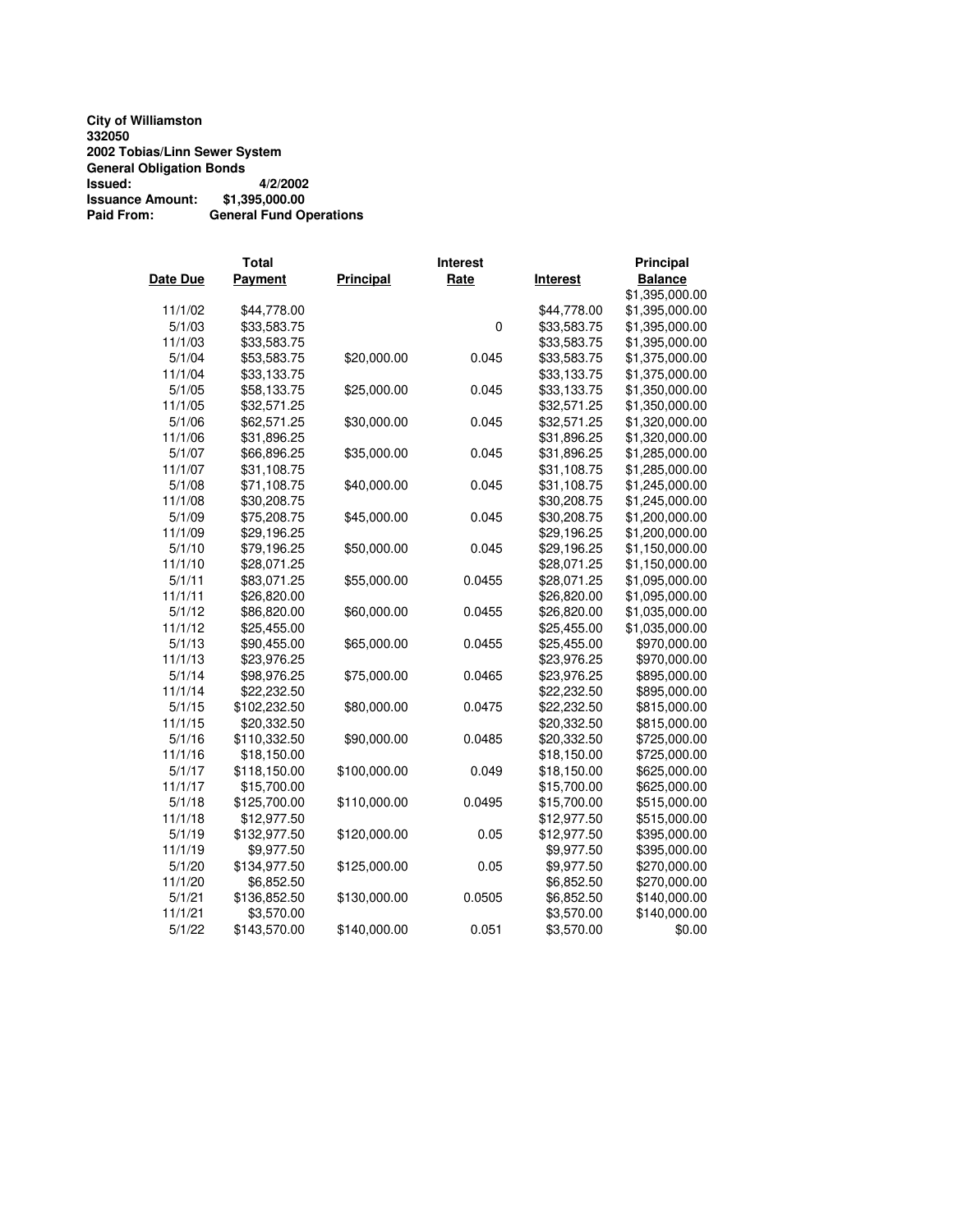**City of Williamston**

**332050**

**2011 General Obligation Limited Tax Development Refunding Bonds (DDA)**

**Issued: 9/28/2011**

**Issuance Amount: \$1,375,000.00 Paid From: DDA Tax Capture**

**Total Date Due Payment Principal Interest** 11/01/12 \$113,837.50 \$95,000.00 \$18,837.50 05/01/13 \$17,536.00 \$17,536.00 11/01/13 \$117,536.00 \$100,000.00 \$17,536.00 05/01/14 \$16,166.00 \$16,166.00 11/01/14 \$116,166.00 \$100,000.00 \$16,166.00 05/01/15 \$14,796.00 \$14,796.00 11/01/15 \$119,796.00 \$105,000.00 \$14,796.00 05/01/16 \$13,357.50 \$13,357.50 11/01/16 \$123,357.50 \$110,000.00 \$13,357.50 05/01/17 \$11,850.50 \$11,850.50 11/01/17 \$126,850.50 \$115,000.00 \$11,850.50 05/01/18 \$10,275.00 \$10,275.00 11/01/18 \$125,275.00 \$115,000.00 \$10,275.00 05/01/19 \$8,699.50 \$8,699.50 \$8,699.50 11/01/19 \$128,699.50 \$120,000.00 \$8,699.50 05/01/20 \$7,055.50 \$7,055.50 11/01/20 \$127,055.50 \$120,000.00 \$7,055.50 05/01/21 \$5,411.50 \$5,411.50 11/01/21 \$135,411.50 \$130,000.00 \$5,411.50 05/01/22 \$3,630.50 \$3,630.50 11/01/22 \$133,630.50 \$130,000.00 \$3,630.50 05/01/23 \$1,849.50 \$1,849.50 11/01/23 \$136,849.50 \$135,000.00 \$1,849.50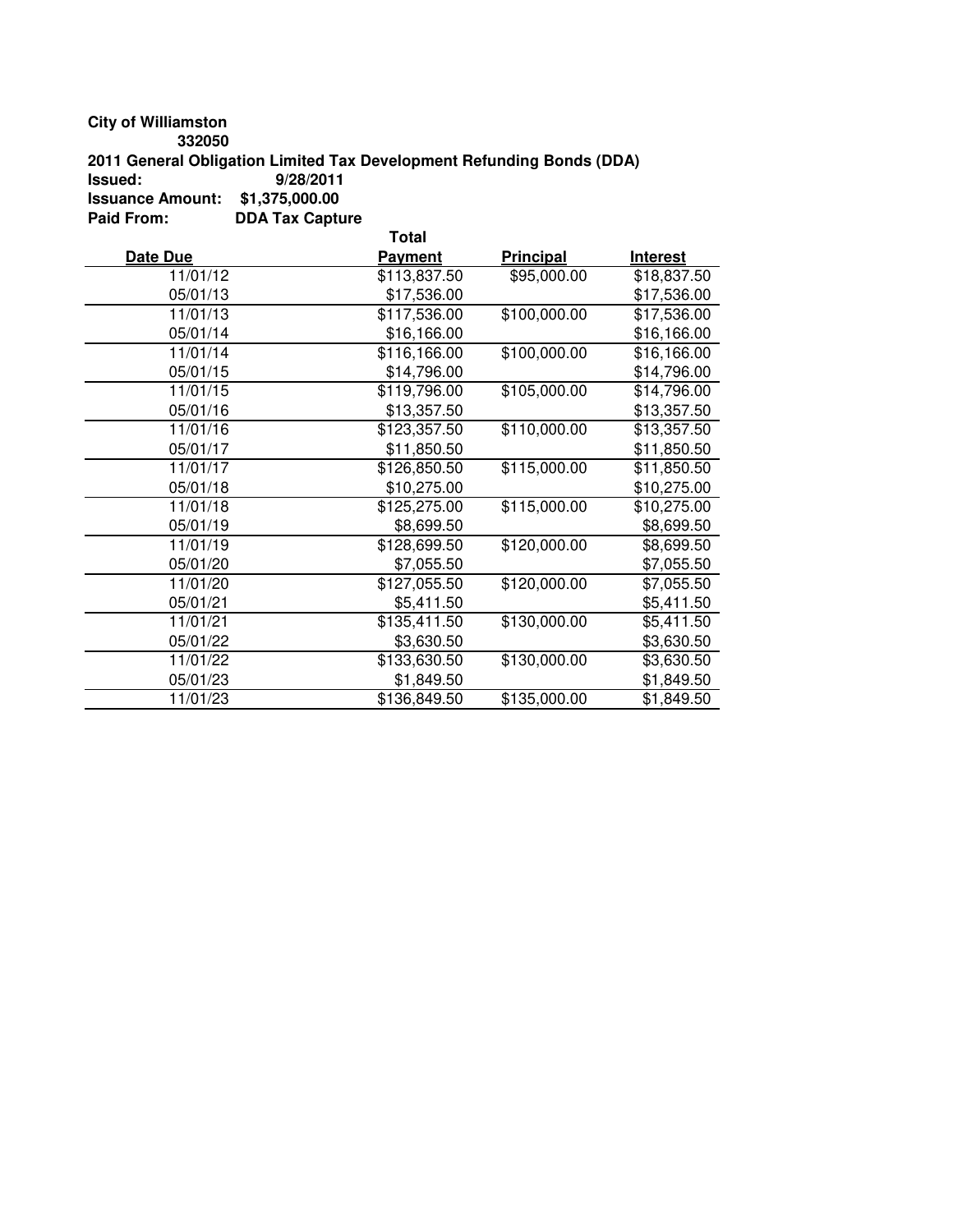### **City of Williamston 332050 2010 Rural Development Water Bonds Issued: 12/8/2010 Issuance Amount:**<br>Paid From: **Water Revenues**

|          | Total          |                  | <b>Interest</b> |                  | <b>Principal</b> |
|----------|----------------|------------------|-----------------|------------------|------------------|
| Date Due | <b>Payment</b> | <b>Principal</b> | Rate            | <b>Interest</b>  | <b>Balance</b>   |
| 12/08/10 |                |                  |                 |                  | \$4,800,000.00   |
| 06/01/11 | \$72,000.00    |                  |                 | \$72,000.00      | \$4,800,000.00   |
| 12/01/11 | \$132,000.00   | \$60,000.00      |                 | 0.03 \$72,000.00 | \$4,740,000.00   |
| 06/01/12 | \$71,100.00    |                  |                 | \$71,100.00      | \$4,740,000.00   |
| 12/01/12 | \$133,100.00   | \$62,000.00      |                 | 0.03 \$71,100.00 | \$4,678,000.00   |
| 06/01/13 | \$70,170.00    |                  |                 | \$70,170.00      | \$4,678,000.00   |
| 12/01/13 | \$134,170.00   | \$64,000.00      |                 | 0.03 \$70,170.00 | \$4,614,000.00   |
| 06/01/14 | \$69,210.00    |                  |                 | \$69,210.00      | \$4,614,000.00   |
| 12/01/14 | \$135,210.00   | \$66,000.00      | 0.03            | \$69,210.00      | \$4,548,000.00   |
| 06/01/15 | \$68,220.00    |                  |                 | \$68,220.00      | \$4,548,000.00   |
| 12/01/15 | \$136,220.00   | \$68,000.00      | 0.03            | \$68,220.00      | \$4,480,000.00   |
| 06/01/16 | \$67,200.00    |                  |                 | \$67,200.00      | \$4,480,000.00   |
| 12/01/16 | \$138,200.00   | \$71,000.00      | 0.03            | \$67,200.00      | \$4,409,000.00   |
| 06/01/17 | \$66,135.00    |                  |                 | \$66,135.00      | \$4,409,000.00   |
| 12/01/17 | \$139,135.00   | \$73,000.00      | 0.03            | \$66,135.00      | \$4,336,000.00   |
| 06/01/18 | \$65,040.00    |                  |                 | \$65,040.00      | \$4,336,000.00   |
| 12/01/18 | \$140,040.00   | \$75,000.00      |                 | 0.03 \$65,040.00 | \$4,261,000.00   |
| 06/01/19 | \$63,915.00    |                  |                 | \$63,915.00      | \$4,261,000.00   |
| 12/01/19 | \$141,915.00   | \$78,000.00      |                 | 0.03 \$63,915.00 | \$4,183,000.00   |
| 06/01/20 | \$62,745.00    |                  |                 | \$62,745.00      | \$4,183,000.00   |
| 12/01/20 | \$142,745.00   | \$80,000.00      |                 | 0.03 \$62,745.00 | \$4,103,000.00   |
| 06/01/21 | \$61,545.00    |                  |                 | \$61,545.00      | \$4,103,000.00   |
| 12/01/21 | \$144,545.00   | \$83,000.00      |                 | 0.03 \$61,545.00 | \$4,020,000.00   |
| 06/01/22 | \$60,300.00    |                  |                 | \$60,300.00      | \$4,020,000.00   |
| 12/01/22 | \$145,300.00   | \$85,000.00      | 0.03            | \$60,300.00      | \$3,935,000.00   |
| 06/01/23 | \$59,025.00    |                  |                 | \$59,025.00      | \$3,935,000.00   |
| 12/01/23 | \$147,025.00   | \$88,000.00      | 0.03            | \$59,025.00      | \$3,847,000.00   |
| 06/01/24 | \$57,705.00    |                  |                 | \$57,705.00      | \$3,847,000.00   |
| 12/01/24 | \$148,705.00   | \$91,000.00      | 0.03            | \$57,705.00      | \$3,756,000.00   |
| 06/01/25 | \$56,340.00    |                  |                 | \$56,340.00      | \$3,756,000.00   |
| 12/01/25 | \$150,340.00   | \$94,000.00      | 0.03            | \$56,340.00      | \$3,662,000.00   |
| 06/01/26 | \$54,930.00    |                  |                 | \$54,930.00      | \$3,662,000.00   |
| 12/01/26 | \$151,930.00   | \$97,000.00      |                 | 0.03 \$54,930.00 | \$3,565,000.00   |
| 06/01/27 | \$53,475.00    |                  |                 | \$53,475.00      | \$3,565,000.00   |
| 12/01/27 | \$153,475.00   | \$100,000.00     |                 | 0.03 \$53,475.00 | \$3,465,000.00   |
| 06/01/28 | \$51,975.00    |                  |                 | \$51,975.00      | \$3,465,000.00   |
| 12/01/28 | \$155,975.00   | \$104,000.00     |                 | 0.03 \$51,975.00 | \$3,361,000.00   |
| 06/01/29 | \$50,415.00    |                  |                 | \$50,415.00      | \$3,361,000.00   |
| 12/01/29 | \$157,415.00   | \$107,000.00     |                 | 0.03 \$50,415.00 | \$3,254,000.00   |
| 06/01/30 | \$48,810.00    |                  |                 | \$48,810.00      | \$3,254,000.00   |
| 12/01/30 | \$158,810.00   | \$110,000.00     |                 | 0.03 \$48,810.00 | \$3,144,000.00   |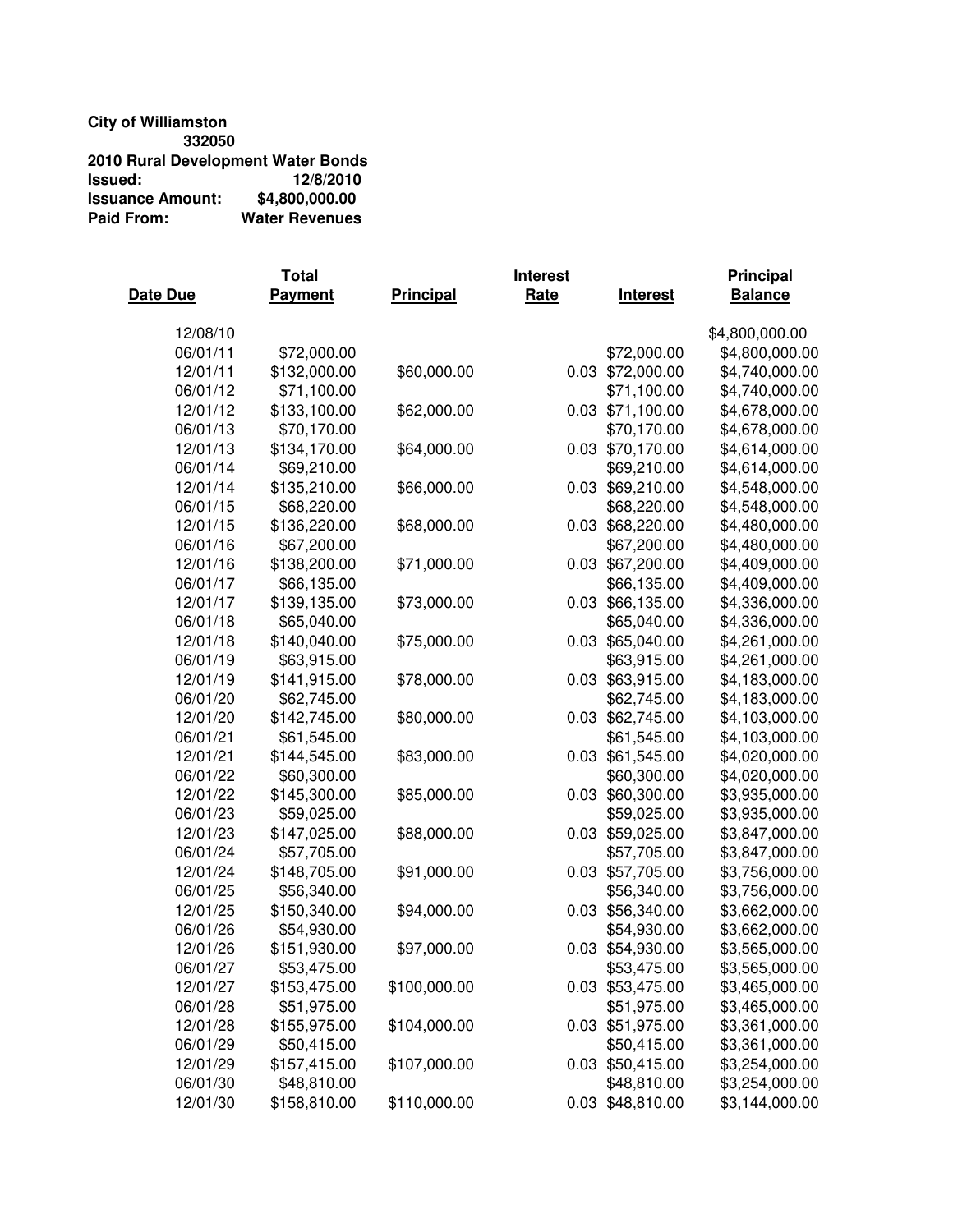## **City of Williamston**

**332050**

| 2010 Rural Development Water Bonds |                       |              |      |                  |                |
|------------------------------------|-----------------------|--------------|------|------------------|----------------|
| Issued:                            | 12/8/2010             |              |      |                  |                |
| <b>Issuance Amount:</b>            | \$4,800,000.00        |              |      |                  |                |
| Paid From:                         | <b>Water Revenues</b> |              |      |                  |                |
| 06/01/31                           | \$47,160.00           |              |      | \$47,160.00      | \$3,144,000.00 |
| 12/01/31                           | \$161,160.00          | \$114,000.00 |      | 0.03 \$47,160.00 | \$3,030,000.00 |
| 06/01/32                           | \$45,450.00           |              |      | \$45,450.00      | \$3,030,000.00 |
| 12/01/32                           | \$163,450.00          | \$118,000.00 |      | 0.03 \$45,450.00 | \$2,912,000.00 |
| 06/01/33                           | \$43,680.00           |              |      | \$43,680.00      | \$2,912,000.00 |
| 12/01/33                           | \$164,680.00          | \$121,000.00 |      | 0.03 \$43,680.00 | \$2,791,000.00 |
| 06/01/34                           | \$41,865.00           |              |      | \$41,865.00      | \$2,791,000.00 |
| 12/01/34                           | \$166,865.00          | \$125,000.00 |      | 0.03 \$41,865.00 | \$2,666,000.00 |
| 06/01/35                           | \$39,990.00           |              |      | \$39,990.00      | \$2,666,000.00 |
| 12/01/35                           | \$168,990.00          | \$129,000.00 |      | 0.03 \$39,990.00 | \$2,537,000.00 |
| 06/01/36                           | \$38,055.00           |              |      | \$38,055.00      | \$2,537,000.00 |
| 12/01/36                           | \$172,055.00          | \$134,000.00 |      | 0.03 \$38,055.00 | \$2,403,000.00 |
| 06/01/37                           | \$36,045.00           |              |      | \$36,045.00      | \$2,403,000.00 |
| 12/01/37                           | \$174,045.00          | \$138,000.00 |      | 0.03 \$36,045.00 | \$2,265,000.00 |
| 06/01/38                           | \$33,975.00           |              |      | \$33,975.00      | \$2,265,000.00 |
| 12/01/38                           | \$176,975.00          | \$143,000.00 |      | 0.03 \$33,975.00 | \$2,122,000.00 |
| 06/01/39                           | \$31,830.00           |              |      | \$31,830.00      | \$2,122,000.00 |
| 12/01/39                           | \$178,830.00          | \$147,000.00 |      | 0.03 \$31,830.00 | \$1,975,000.00 |
| 06/01/40                           | \$29,625.00           |              |      | \$29,625.00      | \$1,975,000.00 |
| 12/01/40                           | \$181,625.00          | \$152,000.00 |      | 0.03 \$29,625.00 | \$1,823,000.00 |
| 06/01/41                           | \$27,345.00           |              |      | \$27,345.00      | \$1,823,000.00 |
| 12/01/41                           | \$184,345.00          | \$157,000.00 |      | 0.03 \$27,345.00 | \$1,666,000.00 |
| 06/01/42                           | \$24,990.00           |              |      | \$24,990.00      | \$1,666,000.00 |
| 12/01/42                           | \$186,990.00          | \$162,000.00 |      | 0.03 \$24,990.00 | \$1,504,000.00 |
| 06/01/43                           | \$22,560.00           |              |      | \$22,560.00      | \$1,504,000.00 |
| 12/01/43                           | \$189,560.00          | \$167,000.00 |      | 0.03 \$22,560.00 | \$1,337,000.00 |
| 06/01/44                           | \$20,055.00           |              |      | \$20,055.00      | \$1,337,000.00 |
| 12/01/44                           | \$193,055.00          | \$173,000.00 |      | 0.03 \$20,055.00 | \$1,164,000.00 |
| 06/01/45                           | \$17,460.00           |              |      | \$17,460.00      | \$1,164,000.00 |
| 12/01/45                           | \$195,460.00          | \$178,000.00 |      | 0.03 \$17,460.00 | \$986,000.00   |
| 06/01/46                           | \$14,790.00           |              |      | \$14,790.00      | \$986,000.00   |
| 12/01/46                           | \$198,790.00          | \$184,000.00 |      | 0.03 \$14,790.00 | \$802,000.00   |
| 06/01/47                           | \$12,030.00           |              |      | \$12,030.00      | \$802,000.00   |
| 12/01/47                           | \$202,030.00          | \$190,000.00 |      | 0.03 \$12,030.00 | \$612,000.00   |
| 06/01/48                           | \$9,180.00            |              |      | \$9,180.00       | \$612,000.00   |
| 12/01/48                           | \$205,180.00          | \$196,000.00 | 0.03 | \$9,180.00       | \$416,000.00   |
| 06/01/49                           | \$6,240.00            |              |      | \$6,240.00       | \$416,000.00   |
| 12/01/49                           | \$209,240.00          | \$203,000.00 | 0.03 | \$6,240.00       | \$213,000.00   |
| 06/01/50                           | \$3,195.00            |              |      | \$3,195.00       | \$213,000.00   |
| 12/01/50                           | \$216,195.00          | \$213,000.00 | 0.03 | \$3,195.00       | \$0.00         |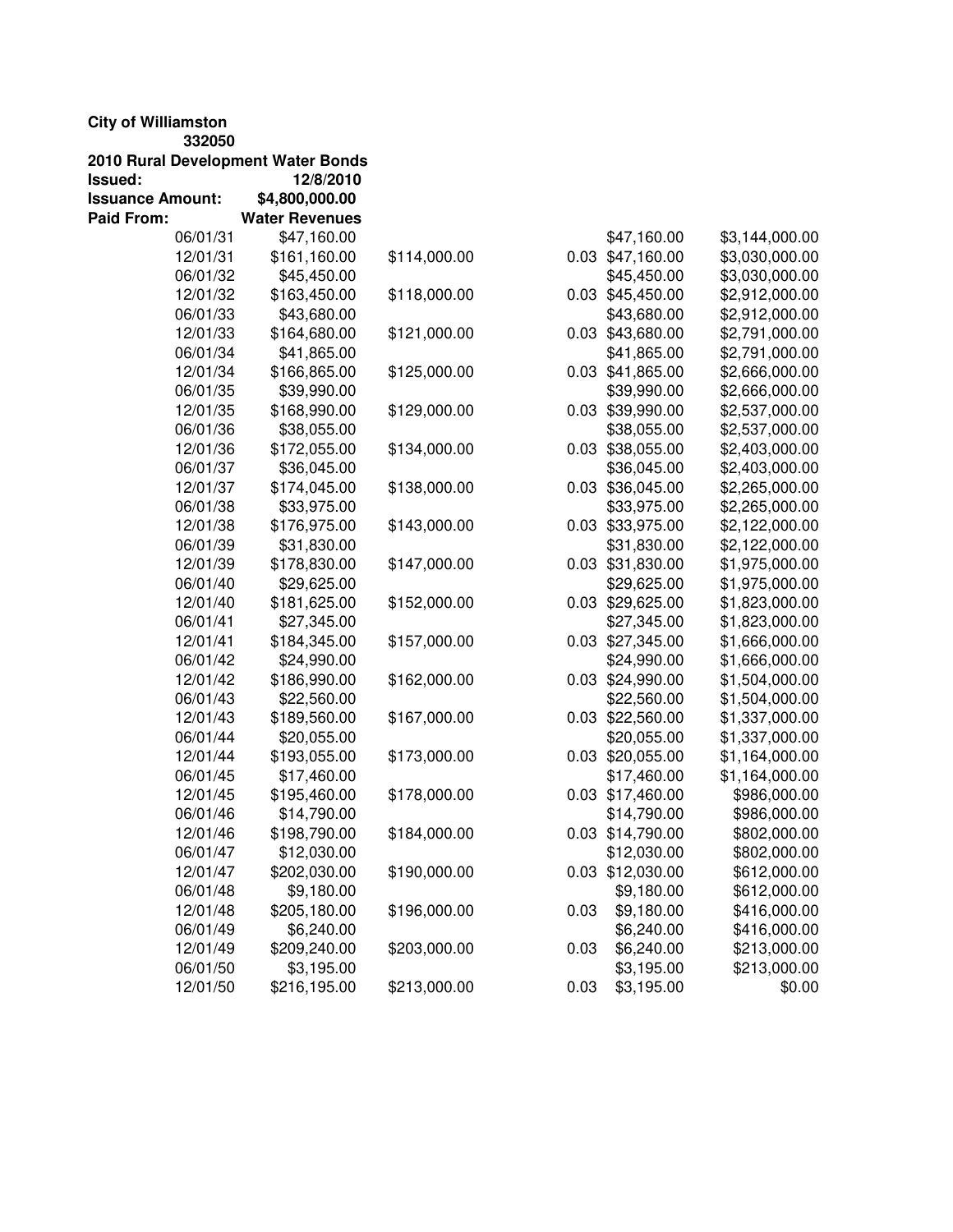# **City of Williamston**

**332050 2010 Rural Development Sewer Bonds Issued: 12/8/2010 Issuance Amount:**<br>Paid From: **Sewer Revenues** 

|          | Total        |                  | <b>Interest</b> |                  | <b>Principal</b> |
|----------|--------------|------------------|-----------------|------------------|------------------|
| Date Due | Payment      | <b>Principal</b> | Rate            | <b>Interest</b>  | <b>Balance</b>   |
| 12/08/10 |              |                  |                 |                  | \$3,540,000.00   |
| 06/01/11 | \$53,100.00  |                  |                 | \$53,100.00      | \$3,540,000.00   |
| 12/01/11 | \$97,100.00  | \$44,000.00      |                 | 0.03 \$53,100.00 | \$3,496,000.00   |
| 06/01/12 | \$52,440.00  |                  |                 | \$52,440.00      | \$3,496,000.00   |
| 12/01/12 | \$98,440.00  | \$46,000.00      |                 | 0.03 \$52,440.00 | \$3,450,000.00   |
| 06/01/13 | \$51,750.00  |                  |                 | \$51,750.00      | \$3,450,000.00   |
| 12/01/13 | \$98,750.00  | \$47,000.00      | 0.03            | \$51,750.00      | \$3,403,000.00   |
| 06/01/14 | \$51,045.00  |                  |                 | \$51,045.00      | \$3,403,000.00   |
| 12/01/14 | \$100,045.00 | \$49,000.00      | 0.03            | \$51,045.00      | \$3,354,000.00   |
| 06/01/15 | \$50,310.00  |                  |                 | \$50,310.00      | \$3,354,000.00   |
| 12/01/15 | \$100,310.00 | \$50,000.00      | 0.03            | \$50,310.00      | \$3,304,000.00   |
| 06/01/16 | \$49,560.00  |                  |                 | \$49,560.00      | \$3,304,000.00   |
| 12/01/16 | \$101,560.00 | \$52,000.00      | 0.03            | \$49,560.00      | \$3,252,000.00   |
| 06/01/17 | \$48,780.00  |                  |                 | \$48,780.00      | \$3,252,000.00   |
| 12/01/17 | \$102,780.00 | \$54,000.00      | 0.03            | \$48,780.00      | \$3,198,000.00   |
| 06/01/18 | \$47,970.00  |                  |                 | \$47,970.00      | \$3,198,000.00   |
| 12/01/18 | \$102,970.00 | \$55,000.00      |                 | 0.03 \$47,970.00 | \$3,143,000.00   |
| 06/01/19 | \$47,145.00  |                  |                 | \$47,145.00      | \$3,143,000.00   |
| 12/01/19 | \$104,145.00 | \$57,000.00      |                 | 0.03 \$47,145.00 | \$3,086,000.00   |
| 06/01/20 | \$46,290.00  |                  |                 | \$46,290.00      | \$3,086,000.00   |
| 12/01/20 | \$105,290.00 | \$59,000.00      |                 | 0.03 \$46,290.00 | \$3,027,000.00   |
| 06/01/21 | \$45,405.00  |                  |                 | \$45,405.00      | \$3,027,000.00   |
| 12/01/21 | \$106,405.00 | \$61,000.00      | 0.03            | \$45,405.00      | \$2,966,000.00   |
| 06/01/22 | \$44,490.00  |                  |                 | \$44,490.00      | \$2,966,000.00   |
| 12/01/22 | \$107,490.00 | \$63,000.00      |                 | 0.03 \$44,490.00 | \$2,903,000.00   |
| 06/01/23 | \$43,545.00  |                  |                 | \$43,545.00      | \$2,903,000.00   |
| 12/01/23 | \$108,545.00 | \$65,000.00      | 0.03            | \$43,545.00      | \$2,838,000.00   |
| 06/01/24 | \$42,570.00  |                  |                 | \$42,570.00      | \$2,838,000.00   |
| 12/01/24 | \$109,570.00 | \$67,000.00      | 0.03            | \$42,570.00      | \$2,771,000.00   |
| 06/01/25 | \$41,565.00  |                  |                 | \$41,565.00      | \$2,771,000.00   |
| 12/01/25 | \$110,565.00 | \$69,000.00      | 0.03            | \$41,565.00      | \$2,702,000.00   |
| 06/01/26 | \$40,530.00  |                  |                 | \$40,530.00      | \$2,702,000.00   |
| 12/01/26 | \$112,530.00 | \$72,000.00      | 0.03            | \$40,530.00      | \$2,630,000.00   |
| 06/01/27 | \$39,450.00  |                  |                 | \$39,450.00      | \$2,630,000.00   |
| 12/01/27 | \$113,450.00 | \$74,000.00      |                 | 0.03 \$39,450.00 | \$2,556,000.00   |
| 06/01/28 | \$38,340.00  |                  |                 | \$38,340.00      | \$2,556,000.00   |
| 12/01/28 | \$114,340.00 | \$76,000.00      |                 | 0.03 \$38,340.00 | \$2,480,000.00   |
| 06/01/29 | \$37,200.00  |                  |                 | \$37,200.00      | \$2,480,000.00   |
| 12/01/29 | \$116,200.00 | \$79,000.00      |                 | 0.03 \$37,200.00 | \$2,401,000.00   |
| 06/01/30 | \$36,015.00  |                  |                 | \$36,015.00      | \$2,401,000.00   |
| 12/01/30 | \$117,015.00 | \$81,000.00      |                 | 0.03 \$36,015.00 | \$2,320,000.00   |
| 06/01/31 | \$34,800.00  |                  |                 | \$34,800.00      | \$2,320,000.00   |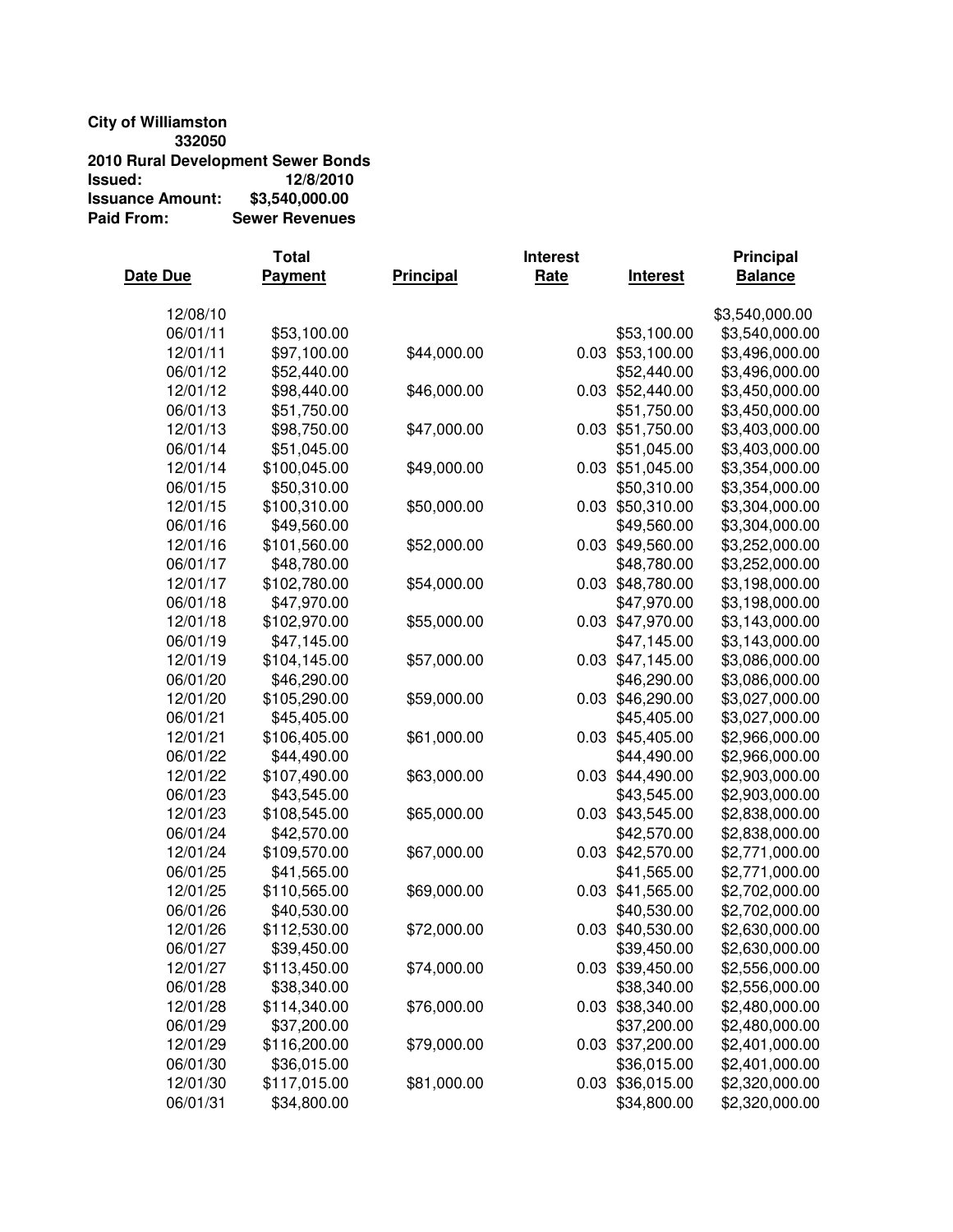| <b>City of Williamston</b> |                                    |              |      |                  |                |
|----------------------------|------------------------------------|--------------|------|------------------|----------------|
| 332050                     |                                    |              |      |                  |                |
|                            | 2010 Rural Development Sewer Bonds |              |      |                  |                |
| Issued:                    | 12/8/2010                          |              |      |                  |                |
| <b>Issuance Amount:</b>    | \$3,540,000.00                     |              |      |                  |                |
| <b>Paid From:</b>          | <b>Sewer Revenues</b>              |              |      |                  |                |
| 12/01/31                   | \$118,800.00                       | \$84,000.00  |      | 0.03 \$34,800.00 | \$2,236,000.00 |
| 06/01/32                   | \$33,540.00                        |              |      | \$33,540.00      | \$2,236,000.00 |
| 12/01/32                   | \$120,540.00                       | \$87,000.00  |      | 0.03 \$33,540.00 | \$2,149,000.00 |
| 06/01/33                   | \$32,235.00                        |              |      | \$32,235.00      | \$2,149,000.00 |
| 12/01/33                   | \$122,235.00                       | \$90,000.00  |      | 0.03 \$32,235.00 | \$2,059,000.00 |
| 06/01/34                   | \$30,885.00                        |              |      | \$30,885.00      | \$2,059,000.00 |
| 12/01/34                   | \$122,885.00                       | \$92,000.00  |      | 0.03 \$30,885.00 | \$1,967,000.00 |
| 06/01/35                   | \$29,505.00                        |              |      | \$29,505.00      | \$1,967,000.00 |
| 12/01/35                   | \$124,505.00                       | \$95,000.00  |      | 0.03 \$29,505.00 | \$1,872,000.00 |
| 06/01/36                   | \$28,080.00                        |              |      | \$28,080.00      | \$1,872,000.00 |
| 12/01/36                   | \$127,080.00                       | \$99,000.00  |      | 0.03 \$28,080.00 | \$1,773,000.00 |
| 06/01/37                   | \$26,595.00                        |              |      | \$26,595.00      | \$1,773,000.00 |
| 12/01/37                   | \$128,595.00                       | \$102,000.00 |      | 0.03 \$26,595.00 | \$1,671,000.00 |
| 06/01/38                   | \$25,065.00                        |              |      | \$25,065.00      | \$1,671,000.00 |
| 12/01/38                   | \$130,065.00                       | \$105,000.00 |      | 0.03 \$25,065.00 | \$1,566,000.00 |
| 06/01/39                   | \$23,490.00                        |              |      | \$23,490.00      | \$1,566,000.00 |
| 12/01/39                   | \$132,490.00                       | \$109,000.00 |      | 0.03 \$23,490.00 | \$1,457,000.00 |
| 06/01/40                   | \$21,855.00                        |              |      | \$21,855.00      | \$1,457,000.00 |
| 12/01/40                   | \$133,855.00                       | \$112,000.00 |      | 0.03 \$21,855.00 | \$1,345,000.00 |
| 06/01/41                   | \$20,175.00                        |              |      | \$20,175.00      | \$1,345,000.00 |
| 12/01/41                   | \$136,175.00                       | \$116,000.00 |      | 0.03 \$20,175.00 | \$1,229,000.00 |
| 06/01/42                   | \$18,435.00                        |              |      | \$18,435.00      | \$1,229,000.00 |
| 12/01/42                   | \$137,435.00                       | \$119,000.00 |      | 0.03 \$18,435.00 | \$1,110,000.00 |
| 06/01/43                   | \$16,650.00                        |              |      | \$16,650.00      | \$1,110,000.00 |
| 12/01/43                   | \$139,650.00                       | \$123,000.00 |      | 0.03 \$16,650.00 | \$987,000.00   |
| 06/01/44                   | \$14,805.00                        |              |      | \$14,805.00      | \$987,000.00   |
| 12/01/44                   | \$141,805.00                       | \$127,000.00 |      | 0.03 \$14,805.00 | \$860,000.00   |
| 06/01/45                   | \$12,900.00                        |              |      | \$12,900.00      | \$860,000.00   |
| 12/01/45                   | \$143,900.00                       | \$131,000.00 |      | 0.03 \$12,900.00 | \$729,000.00   |
| 06/01/46                   | \$10,935.00                        |              |      | \$10,935.00      | \$729,000.00   |
| 12/01/46                   | \$146,935.00                       | \$136,000.00 |      | 0.03 \$10,935.00 | \$593,000.00   |
| 06/01/47                   | \$8,895.00                         |              |      | \$8,895.00       | \$593,000.00   |
| 12/01/47                   | \$148,895.00                       | \$140,000.00 | 0.03 | \$8,895.00       | \$453,000.00   |
| 06/01/48                   | \$6,795.00                         |              |      | \$6,795.00       | \$453,000.00   |
| 12/01/48                   | \$151,795.00                       | \$145,000.00 | 0.03 | \$6,795.00       | \$308,000.00   |
| 06/01/49                   | \$4,620.00                         |              |      | \$4,620.00       | \$308,000.00   |
| 12/01/49                   | \$153,620.00                       | \$149,000.00 | 0.03 | \$4,620.00       | \$159,000.00   |
| 06/01/50                   | \$2,385.00                         |              |      | \$2,385.00       | \$159,000.00   |
| 12/01/50                   | \$161,385.00                       | \$159,000.00 | 0.03 | \$2,385.00       | \$0.00         |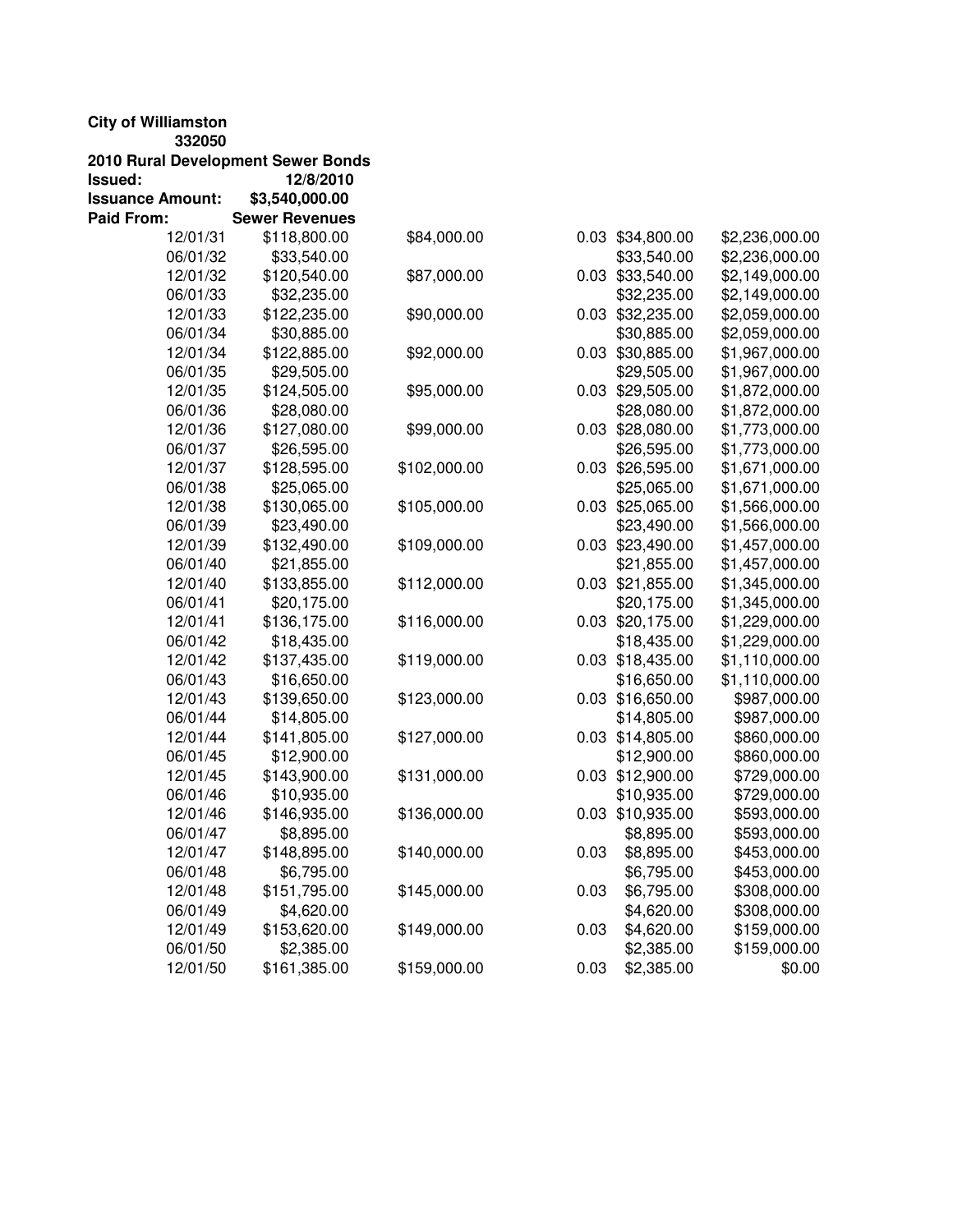### **City of Williamston 332050 2017 Capital Improvement Bonds Issued: 5/24/2017 Issuance Amount:**<br>Paid From: **Major St., Sewer, Water**

| Date Due | <b>Total</b><br>Payment | Principal  | <b>Interest</b> |
|----------|-------------------------|------------|-----------------|
| 11/01/17 | \$13,502.00             |            | 13,502.00       |
| 05/01/18 | \$15,480.00             |            | 15,480.00       |
| 11/01/18 | \$80,480.00             | 65,000.00  | 15,480.00       |
| 05/01/19 | \$14,641.50             |            | 14,641.50       |
| 11/01/19 | \$79,641.50             | 65,000.00  | 14,641.50       |
| 05/01/20 | \$13,803.00             |            | 13,803.00       |
| 11/01/20 | \$83,803.00             | 70,000.00  | 13,803.00       |
| 05/01/21 | \$12,900.00             |            | 12,900.00       |
| 11/01/21 | \$82,900.00             | 70,000.00  | 12,900.00       |
| 05/01/22 | \$11,997.00             |            | 11,997.00       |
| 11/01/22 | \$81,997.00             | 70,000.00  | 11,997.00       |
| 05/01/23 | \$11,094.00             |            | 11,094.00       |
| 11/01/23 | \$86,094.00             | 75,000.00  | 11,094.00       |
| 05/01/24 | \$10,126.50             |            | 10,126.50       |
| 11/01/24 | \$85,126.50             | 75,000.00  | 10,126.50       |
| 05/01/25 | \$9,159.00              |            | 9,159.00        |
| 11/01/25 | \$89,159.00             | 80,000.00  | 9,159.00        |
| 05/01/26 | \$8,127.00              |            | 8,127.00        |
| 11/01/26 | \$88,127.00             | 80,000.00  | 8,127.00        |
| 05/01/27 | \$7,095.00              |            | 7,095.00        |
| 11/01/27 | \$92,095.00             | 85,000.00  | 7,095.00        |
| 05/01/28 | \$5,998.50              |            | 5,998.50        |
| 11/01/28 | \$90,998.50             | 85,000.00  | 5,998.50        |
| 05/01/29 | \$4,902.00              |            | 4,902.00        |
| 11/01/29 | \$94,902.00             | 90,000.00  | 4,902.00        |
| 05/01/30 | \$3,741.00              |            | 3,741.00        |
| 11/01/30 | \$98,741.00             | 95,000.00  | 3,741.00        |
| 05/01/31 | \$2,515.50              |            | 2,515.50        |
| 11/01/31 | \$97,515.50             | 95,000.00  | 2,515.50        |
| 05/01/32 | \$1,290.00              |            | 1,290.00        |
| 11/01/32 | \$101,290.00            | 100,000.00 | 1,290.00        |